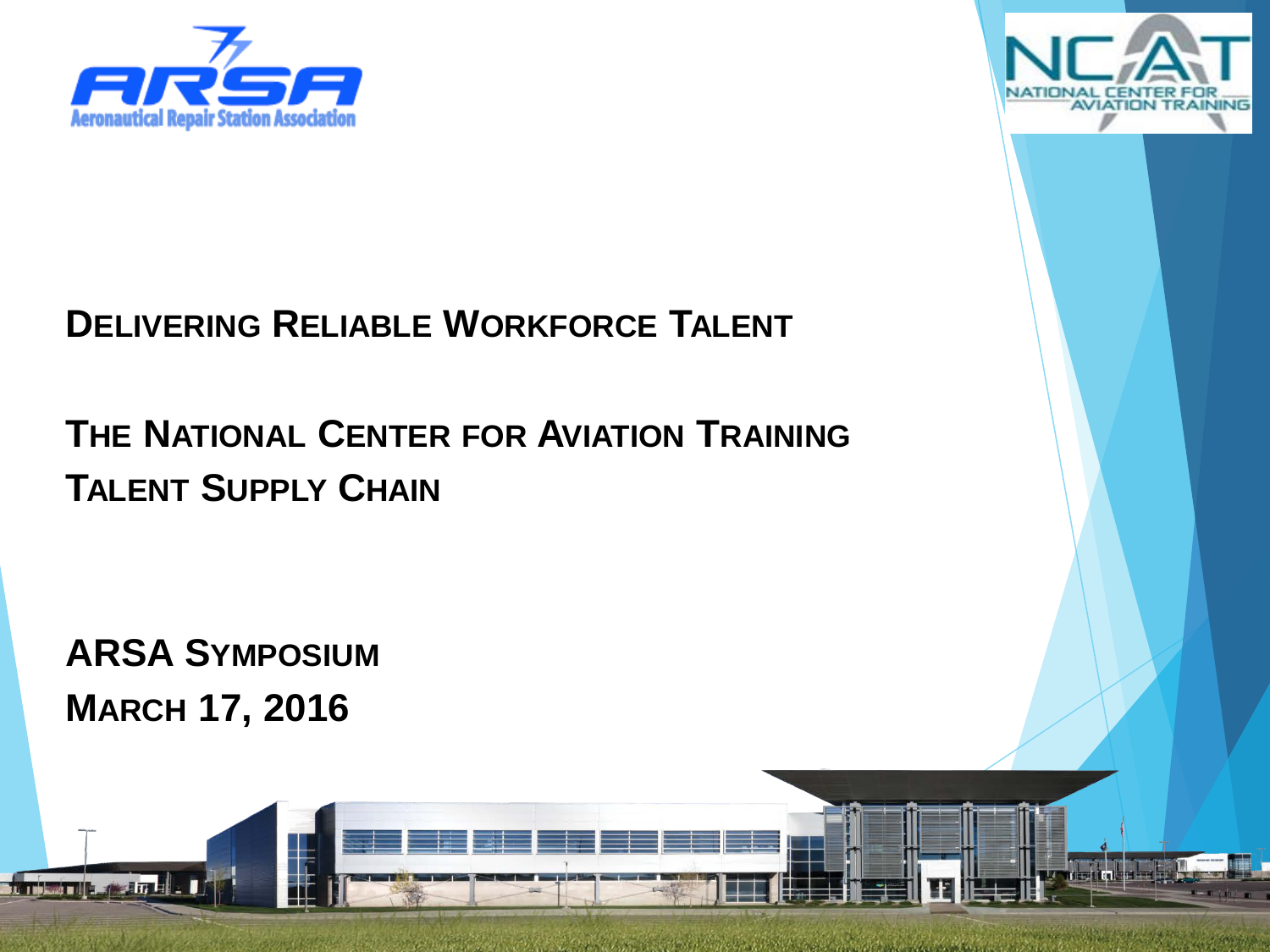# **Why a Talent Supply Chain?**

**THE AVIATION INDUSTRY'S NEED FOR TALENT:**

**2.7 MILLION NEW EMPLOYEES BY 2025**

**…AND, EMPLOYERS EXPECTATIONS OF TALENT PROVIDERS:**

- **Help in sourcing talent from multiple markets**
- **Controls for the quality and consistency of talent**
- **Metrics to assess the reliability of incoming talent**
- **Recognition of the importance of speed to market**
- **Educators to give equal priority to employers and students**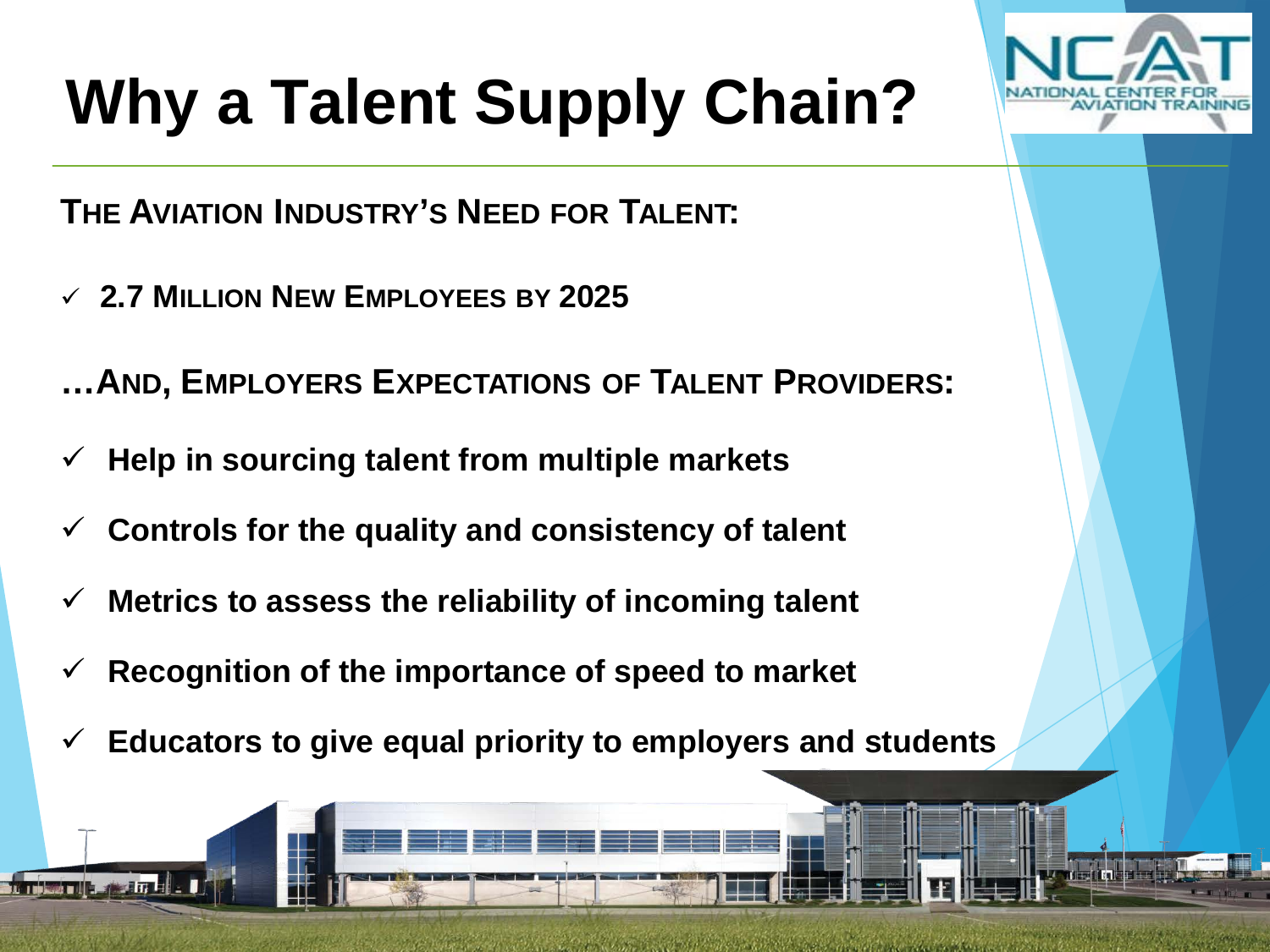# **Why Wichita?**





### **BEECH STAGGERWIN**G







#### **CESSNA SKYHAWK**



**B-747**







**CESSNA CITATION**



 $\pm$  171.1







*CALL A MARIN*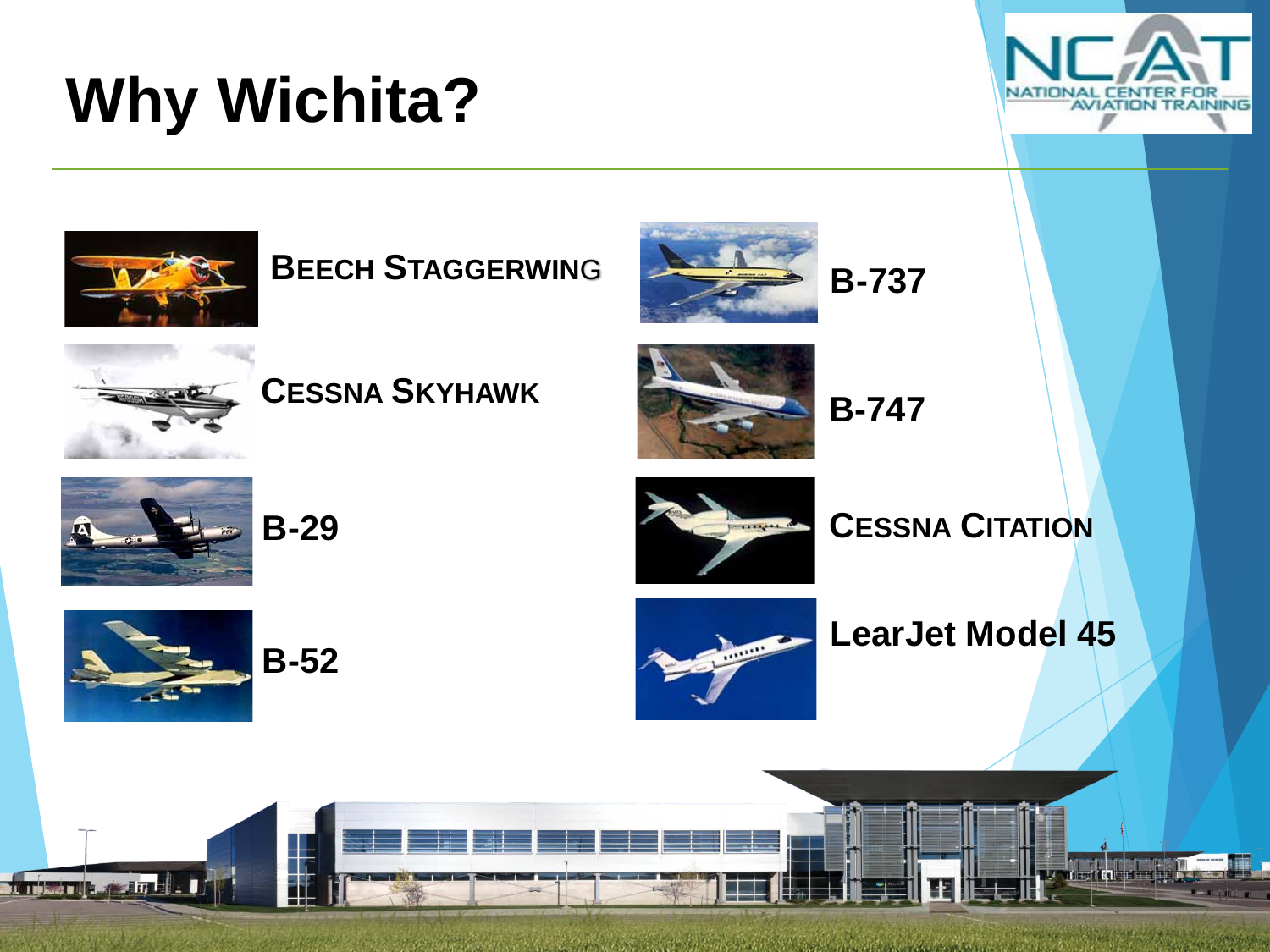## **Business Plan**



- **CREATE A NATIONAL TALENT SUPPLY CHAIN BASED AT NCAT**
- **LEVERAGE NCAT'S NATIONAL AVIATION RESEARCH INSTITUTE (NIAR)**
- **GO TO MARKET AS A VALUE-ADDED INTEGRATOR OF TALENT SOLUTIONS**
- **OFFER BEST PRACTICE ADVISORY SERVICES**
- **SUPPORT WITH MEMBERSHIP AND SPONSORSHIP PLANS**
- **TEST FOR MARKET ACCEPTANCE. LAUNCH IN OCTOBER 2016**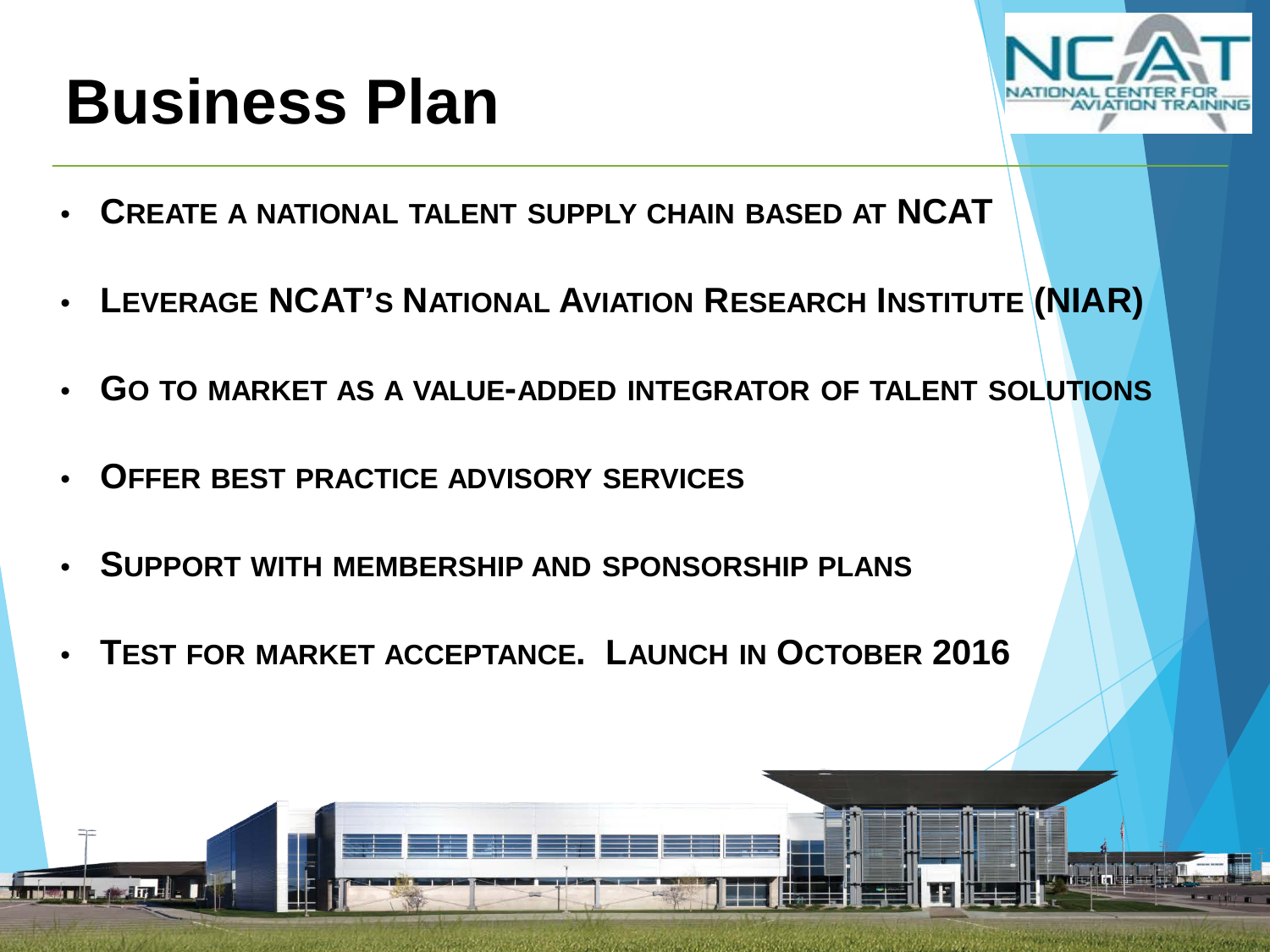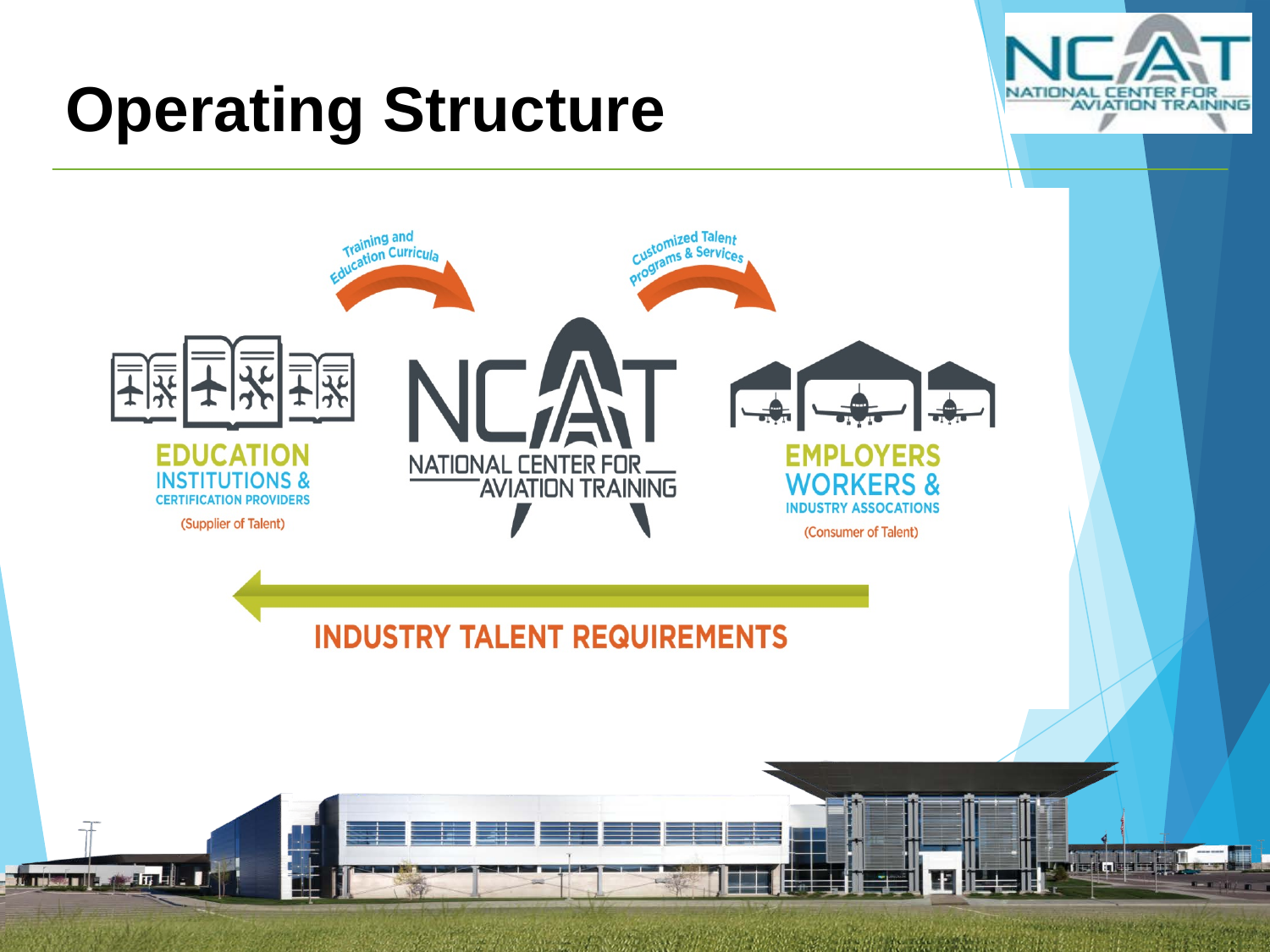## **Industry Benefits**



#### EMPLOYERS

**SER** 

- **ONE-STOP ACCESS TO EDUCATION/TRAINING PROVIDERS**
- **MULTIPLE LABOR MARKETS AND TRAINING PROGRAMS**

## <u>EDUCATIONAL INSTITUTIONS & CERTIFICATION PROVIDERS</u>

- INEW EMILLOTER MARKETS • NEW EMPLOYER MARKETS
- **INCREASED ENROLLMENT AND CAPACITY UTILIZATION**

#### Create a new brand emphasizing the ability to deliver 'reliable talent' at scale. INDUSTRY ASSOCIATIONS

- MEMBERSHIP GROWTH THROUGH EXPANDED VALUE PROPOSITION
- EXPANDED CHANNELS FOR CERTIFICATION PROGRAMS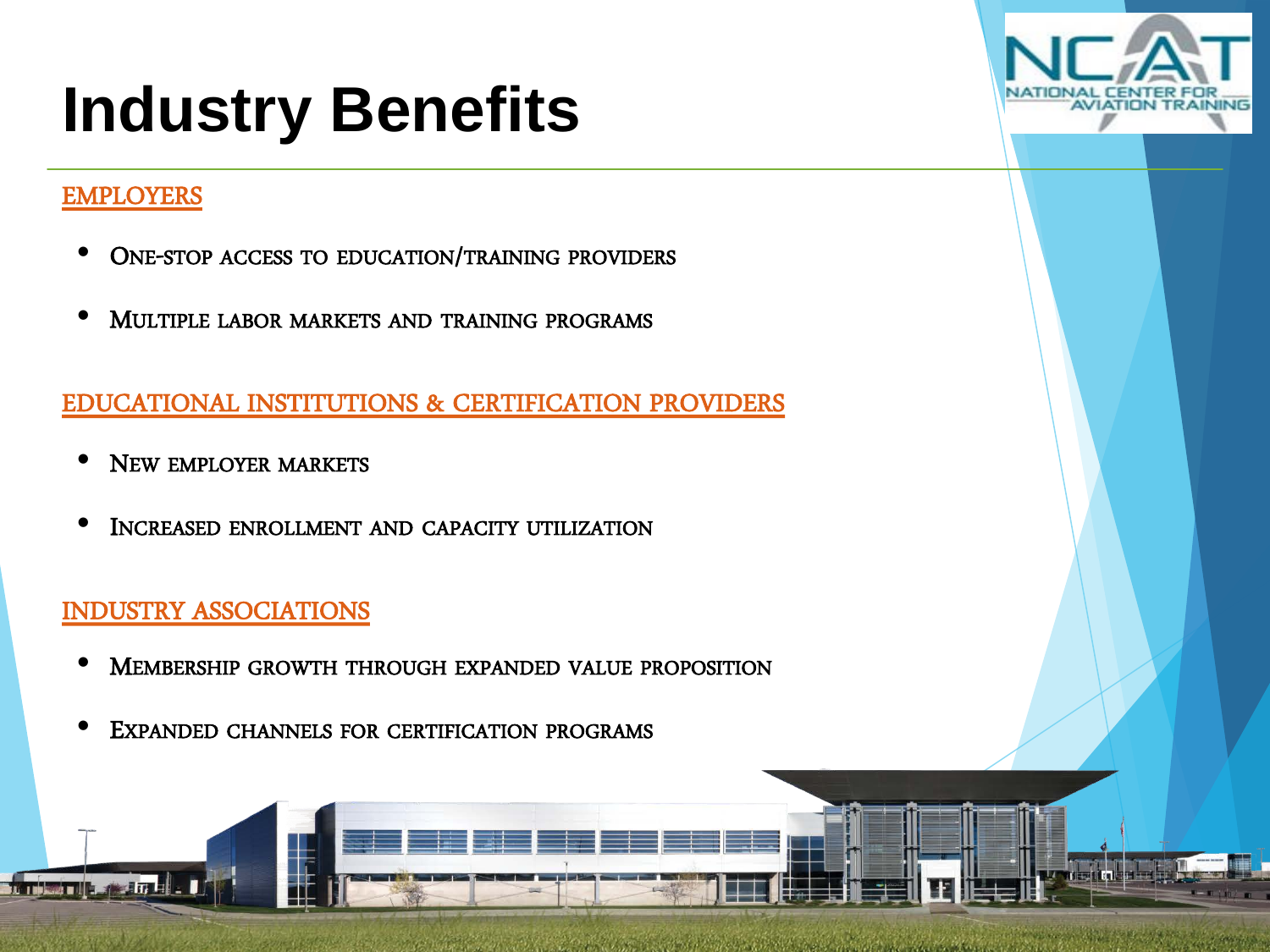



- **PLAN TYPES: MARKETING SPONSORSHIPS AND MEMBERSHIP FEES**
- **TIERED: BY ORGANIZATIONAL TYPE AND INVOLVEMENT LEVEL**
- **START DATE: OCTOBER 1, 2016 / ANNUAL RENEWAL**
- **LETTERS OF INTENT UNDERWAY: JANUARY – SEPTEMBER 2016**